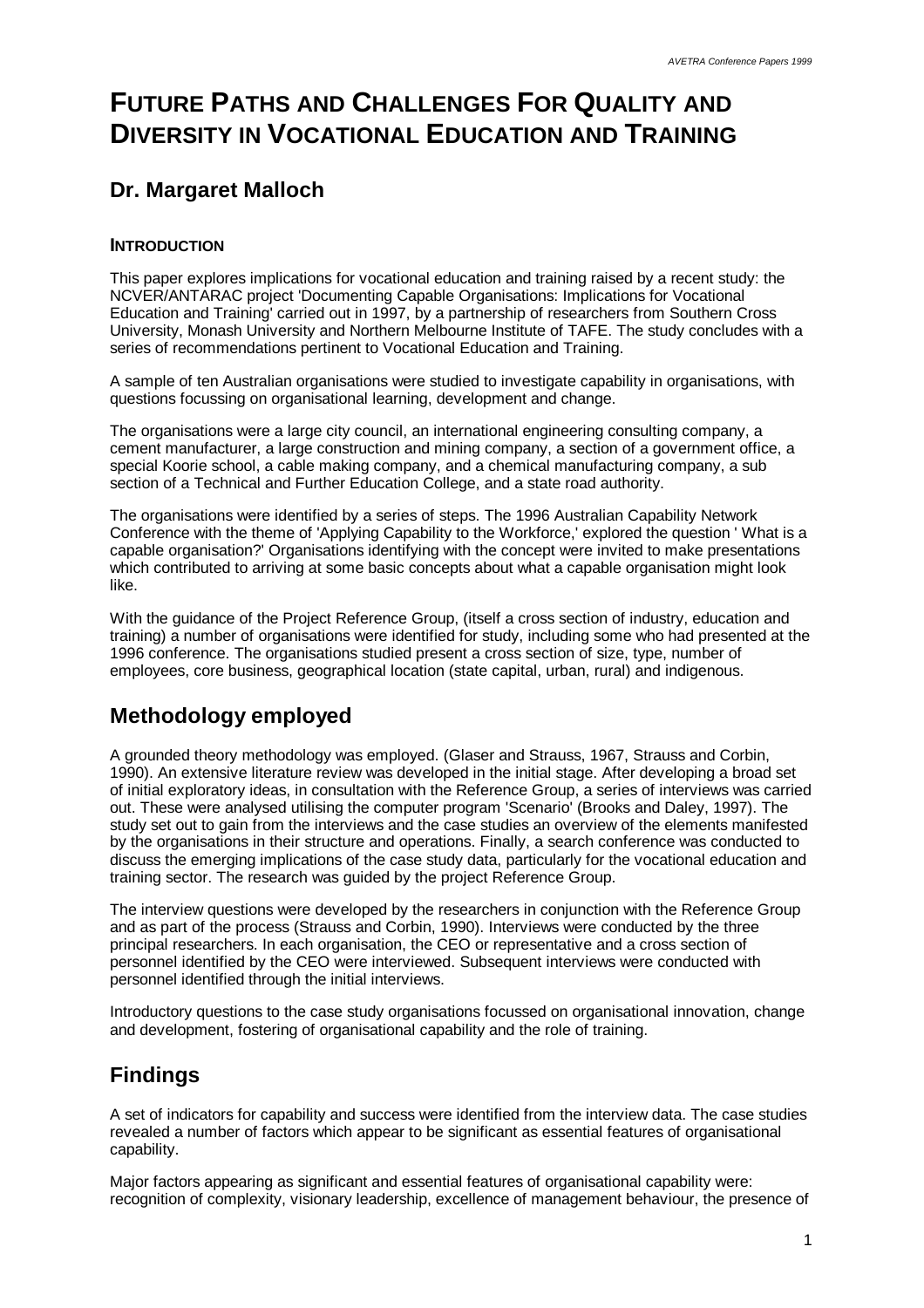a learning culture, organisational adaptation and appropriate reward systems. Quality of working life was an important factor. Alignment of employees' values with those of the organisation, (both going in the same direction) was another identified general theme.

### **Capability and Capable Organisations**

The Capable Organisation is one which 'draws on and adds to the individual capability of its members, their competence (current skills, knowledge and attitudes), their capacity (potential ability) and their values' (Hase, Malloch and Cairns, 1998:15).

The concept forming the focus for the study, 'Capability, ' is defined as: 'the confident and mindful application of both current and potential ability (competence and capacity) and values within varied and changing situations to formulate problems and actively work towards solutions as a self managed learning process ' (Cairns, 1997).

Major features of Capable Learners and Capable Organisations are:

- $\triangleright$  flexibility and adaptability
- $\ge$  self managed learning
- $\triangleright$  mindful awareness of capability and learning
- $\triangleright$  values bounded behaviour
- $\triangleright$  readiness and confidence to engage the unknown (risk taking).

A Capable Organisation:

- $\ge$  can identify Capable individuals within its structure
- $\triangleright$  consciously fosters the idea that capability and capable individuals count
- $\geq$  is aware of its emerging corporate capability as more than the sum of individuals' capability
- $\geq$  looks to being competent now but also learning for the future and using potential
- $\geq$  operates within a set of clearly understood appropriate values
- $\geq$  has management which values learning and self management of that learning
- $\triangleright$  encourages self managed teams
- understands the significance of individual and collective efficacy in developing and maintaining commitment from all involved
- $\triangleright$  has leadership which understands and drives three significant elements: values, vision and customer focus.

The Capability Learning Model argues that there are three key elements of self efficacy: specialist knowledge and skills (competence) and values which intertwine in learning. The model postulates that Capable Learning takes place across a range of 'learning planes' which encompass varying degrees of novelty on the two dimensions of tasks/problems and contexts/situations. Self efficacy is proposed as the major motivational driver in the model. (Malloch, Cairns and Hase, 1998:5)

The case study organisations were implementing, advocating and moving towards the development of the capable organisation.

The 'organisations studied manage the complexities of operating in a turbulent environment by means of continuous change and development. They appear to do things that maximise the effectiveness of their employees by empowering them; raising their self esteem; helping them learn; increasing their ownership of what they do; and increasing the quality of working life; in short they help staff become more capable.' (Hase, Malloch and Cairns 1998:25).

Achievement of change seen in the case studies necessitates significant paradigm shifts in terms of current understanding of the functions of CEOs,' and significantly, also 'middle managers, and other employees...' (Hase, Malloch and Cairns, 1998:35). importance of learning and how people learn, the culture of an organisation and organisational structure.'

### **Implications for Vocational Education and Training from the Report**

Factors found to be important in encouraging organisational capability were the development of learning culture, of work being intrinsically rewarding, of there being a positive quality of working life and a strong identification by the workers with the organisation's vision and values.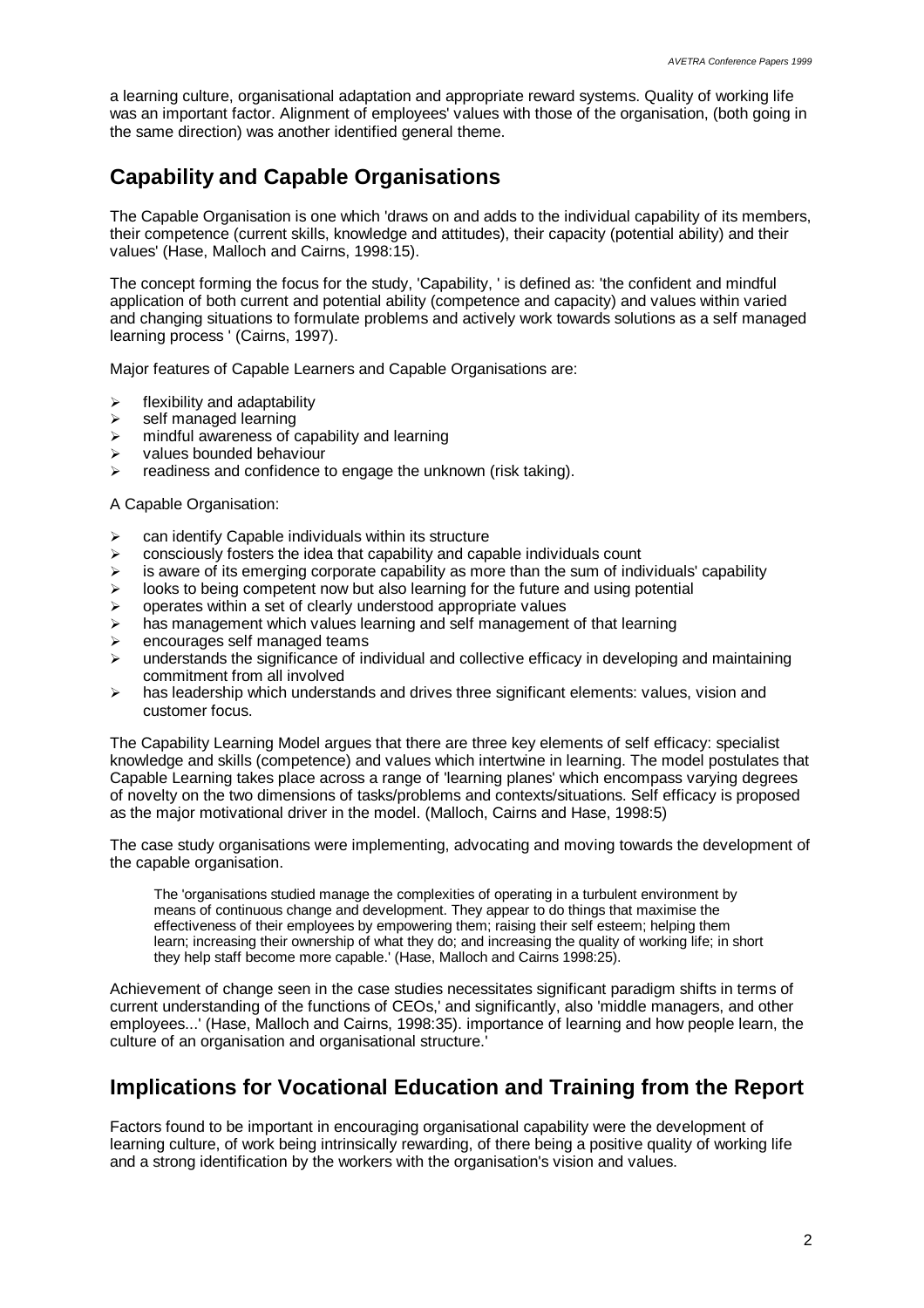*1. Learning how to learn was found to be a major aspect of individual and organisational capability - an examination of how people can be assisted to 'learn how to learn' should be a focus for organisations, and vocational education and training providers.*

There was a strong focus on learning, linking this with improved performance. Creativity and lateral thinking were appreciated. Thinking outside the box' was valued.

'All they had to think of in the past is doing a job within a defined box, so by all this other development being available to them they're there working outside of the box. Yes, they do have their roles to perform but it's a much wider role now that includes a lot of other aspects that before was done by ... other people in again defined boxes so there was a very rigid sort of structure' (Malloch, Cairns and Hase, 1998: 17).

One senior manager, said, as did many others interviewed, 'We need them to bring their brains with them because the person who's doing the job has got a far greater capability in coming up with cost - cutting solutions than the person who doesn't do the job' (ibid: 29).

*2. Shifting the emphasis from training to learning means there is a need to reconsider the traditional role of the trainer and 'train the trainer' programs. New skills such as mentoring, learning facilitation, and educational leadership will need to be built on an understanding of this paradigm.*

Curtain (1996:7, citing Gonczi 1995:16, referencing not provided) reported that in a survey of supervisors, only 58 per cent had received any training for their role of trainer, and that mostly short term training.

The professional development section of the non endorsed components of the Training Packages provides an opportunity to address the training and development of workplace trainers and assessors, for example, the manufacturing industry training board has developed materials to train 'capable facilitators' of training.

Delivery of vocational education and training has been based on a 'teaching' model, a transmission model; there is a need for learner managed learning.

*3. The relationship between competence and capability can be seen as progressive. Competence is sufficient in familiar circumstances but the unfamiliar requires more holistic characteristics associated with the concept of capability.*

Also emerging from the case study data was the finding that members of the organisations expressed the need for competence, elements of self efficacy, openness to change, the capacity to learn and demonstration of the values associated with cooperation and self reliance. Whilst competencies have a vital role in developing people, 'there is clearly a need to go beyond competency into the realm of changing values and beliefs.' (Hase, Malloch and Cairns, 1998:35)

Under competency based training, the emphasis has been on the skills and knowledge outcomes to be learnt rather than the traditional time for training. Recognition of prior learning is utilised for the formal recognition of experiences and qualifications to provide exemptions, and/or partial credits in training.

It can be argued that the forms of competency based training utilised are able to train and produce the type of people required for changing and developing organisations. The interviewees in the case study organisations mentioned that their organisations found competency based training positive in the development of skills for jobs.

Competency based training was found to be important in skills formation and this formed a foundation for further development. 'One of the six key basically business objectives for the year really revolved around continuing to develop the learning capabilities of our people and growing ...all this, their skills and breadth of knowledge.'(Malloch, Cairns and Hase, 1998: 18) What they went on to develop through a range of methods were leadership, management and people skills in organisations they consciously worked to change.

Evans, (1996:10) in her assessment of competency based education and training in the United Kingdom, advocated for education and training which utilises 'a more holistic approach,' integrating knowledge, understanding and skill, analysis and synthesis and judgements of performance. She proposed a future oriented approach which developed capabilities to operate in changing contexts, and attention to be given in training to processes as well as outcomes.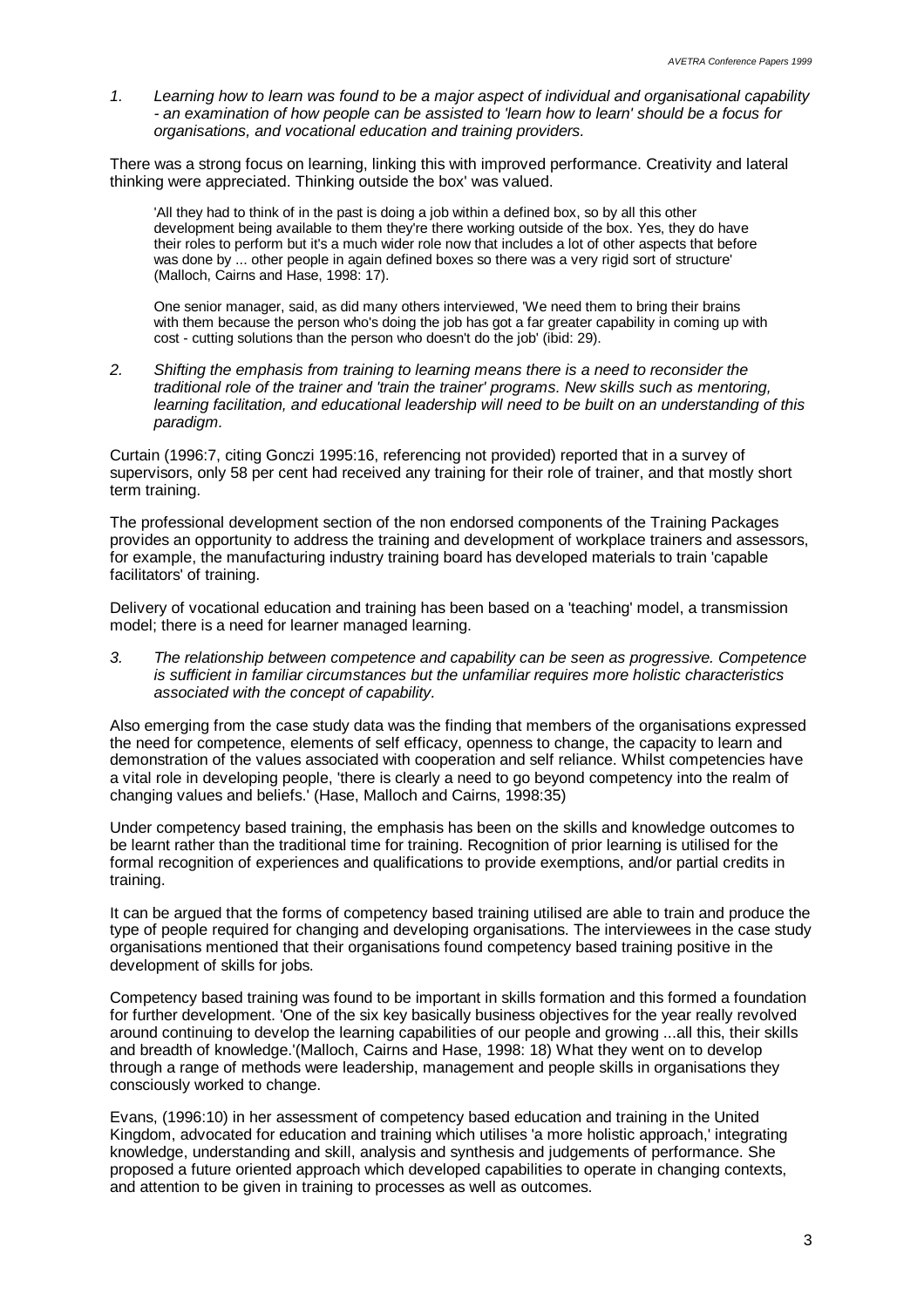Williams, Cunningham and Stephenson (1998) have explored the relationship between the implementation of the National Vocational Qualifications and 'corporate capability.' They found that the opening up of communication, showing of greater self confidence upon improvement and recognition of competence and the development of the beginning of a culture of learning were contributing to corporate capability. A second study investigating the social milieu of learning around NVQ implementation is currently underway.

A key implication of the study is that 'Vocational education and training needs to focus on developing people for the modern workplace which is demanding holistic attributes that go beyond competence.' (Hase, Malloch and Cairns, 1998:39). Competency based training programs provided a basis for the acquisition of required knowledge and skills in the case study organisations.

*4. Initiatives in the area of work based learning and learner managed learning in Australia and overseas could be further investigated by vocational education and training providers. The role of these models in assisting organisational development should also be examined.* (Hase, Malloch and Cairns, 1998: 41).

An important aspect of flexible delivery of competency based training has been the modularisation of training and an emphasis on the learner setting the pace for learning, and a cutting back in the length of time required for training programs.

There are several centres providing work based learning worthy of further study. Examples include the Workbased Learning Centre at Middlesex University , RMIT University and Southern Cross University.

*5. Vocational education training providers, including universities could examine the use of flexible curricula which would accommodate accreditation of work based learning and learner managed learning in the workplace.*

The current vocational education and training policy emphasis is on delivery of training in the workplace. With an ageing workforce, the multiskilling of adults, and multiple career changes, flexible training and a move from classroom training has been advocated. The government aims to expand traineeships into new industries, have greater community and regional involvement and look to business to take a leading role in training. Vocational training is being extended to delivery in schools. (Greer, 1996).

Flatter organisational structures and greater participation of the workforce in the organisation are leading to greater utilisation of individual strengths. 'We need them to bring their brains with them because the person who's doing the job has got a far greater capability in coming up with cost cutting solutions than the person who doesn't do the job.' (Hase, Malloch, and Cairns, 1998: 29)

Flexible delivery enables the combination of work, family and study, and for rural distance study. (Burns, Williams and Barnett, 1997:26) Video conferencing for remote areas has shown successful in assisting module completion rates. (OTFE, 1997: 8)

*6. The development of leadership skills as well as the technical skills of management at all levels of an organisation needs to be emphasised.* (Hase, Malloch and Cairns, 1998: 41).

In relation to visionary leadership, the CEO was regarded as important in providing dynamic leadership in driving and supporting changes. 'A champion who is a visionary and has been able to steer the direction of training towards a learning organisation' (Malloch, Cairns and Hase, 1998:28)

A manager from the public sector emphasised the shift in focus to develop of people...*'*'Our key objective would be to skill the organisation's people - our colleagues, our clients in the organisation about how to be high performance leaders if you like, high performance people managers' (ibid: 28) .

Management and management training in Australia was identified by the Karpin Report as requiring change and improvement (Karpin, 1995).

*7. Team building and teamwork require improvement* (Hase, Malloch and Cairns, 1998: 42).

The organisations interviewed had all developed teams and team work as a key mode of worker /workforce operations.

'The job itself now isn't just confined to the nuts and bolts, it's confined to what is it going to take for the team to manage itself satisfactorily and that includes a whole host of other things that in the past were foreign to the ... award people. There were tasks that were performed by managers, supervisors, superintendents, foremen, you name it - now all those titles and all those positions are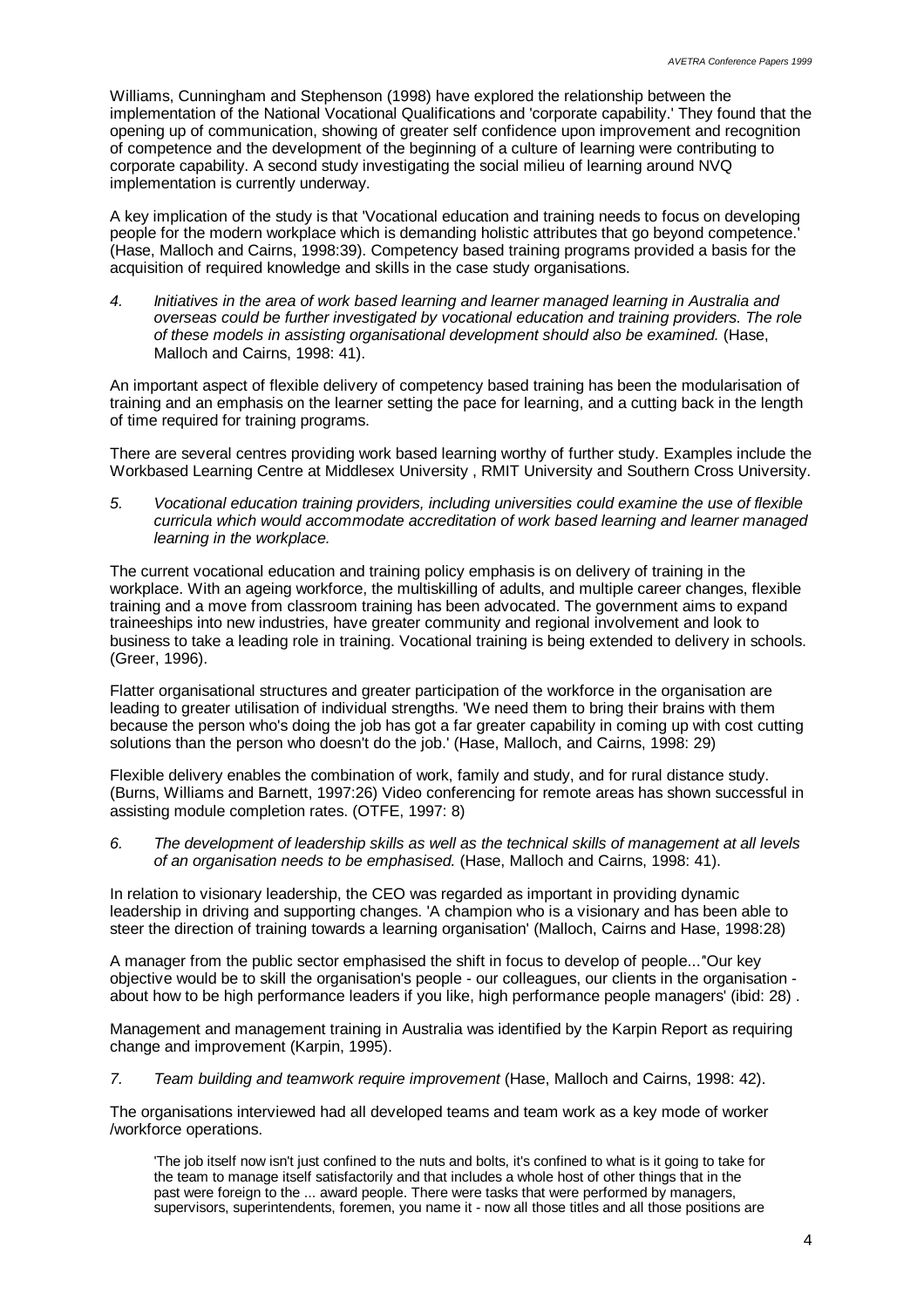obsolete, the team is responsible to ensure the delivery of a cost effective safe service' (Malloch, Cairns and Hase, 1998:17).

'We have used a process for change that involved: communication, the training of facilitators/change agents, support by a central change team, self - directed work teams and work based training.'(ibid: 27)

*8. The formation of partnerships and use of partnering may assist vocational education and training providers in the development of organisational learning cultures and capability.* (Hase, Malloch and Cairns, 1998: 42).

The Ramler Report (1998:5) recommended that TAFE Institutes (including non - metropolitan Institutes) be encouraged to form strategic alliances with partners of their choice (either other TAFEs or private third parties) to further rationalise the provision of corporate services.

Such alliances are utilised currently and this forms a basis for further research and development.

*9. Include broader aspects of human growth and adaptation in learning in human resource development.* (Hase, Malloch and Cairns, 1998: 42).

Communication and participation in decision making were important to the case study organisations. People and their development and hence their contributions were seen as a key strategic resource. (Karpin, 1995: Vol. 1: 574)

'Well, decisions were made behind closed doors and then they tried to sell it. It never worked because the first thing people looked for was the hidden agenda, they never listened to what was being proposed to them, whereas now they're part of that dissemination of information so they understand it.' (Malloch, Cairns and Hase, 1998:18).

Learning from mistakes and problem solving with other workers were also important factors.

'Where in the past the person who gave the technical support was in charge, he was the foreman, if it went wrong he wore it. Now, the individual, the operator would say to the technical process guy, 'Look, I've got a problem. I can't nut it out. What do you think I should do?' The responsibility still lies with the operator so they're having to think more, they're being challenged more and they're coming up with the goods more' (Malloch, Cairns and Hase, 1998:18).

*10. Further collaborative arrangements between TAFE, universities and private providers should be developed to enable smooth transition through the Australian Qualifications Framework.* (Hase, Malloch and Cairns, 1998: 41).

To fully utilise lifelong learning, to become a learning society, there needs to be a 'shift' in emphasis of 'post - compulsory education ' to 'a seamless system with multiple entry and exit points ' (ibid :35).

The Ramler Report (1998:5) advocated the development of cross sectoral pathways between education and training sectors to assist in the development of a skilled and flexible workforce. To date, the 'seamlessness' between sectors, and the credit transfer and articulation arrangements require attention and cooperation between all education sectors.

It would be a positive development to see an increase in joint University and TAFE research projects and for research to have a higher profile in the VET sector.

#### **Research directions**

These findings are important in providing a picture as to how a cross section of organisations are developing and encouraging the capability of both individual employees and of the organisation.

They both reinforce current research themes and also provide for some 'diversity' in trying to broaden the research agenda.

The vocational education and training sector has an operating expenditure of \$3.96b with 1.46 million clients (an increase of 53 per cent between 1988 and 1997). Such a large sector requires ongoing research and development.

The State Training Board (199 \*) in the document: 'A Vision for Training and Further Education,' has as objectives and strategic directions, the building of new relationships, learning through life, learning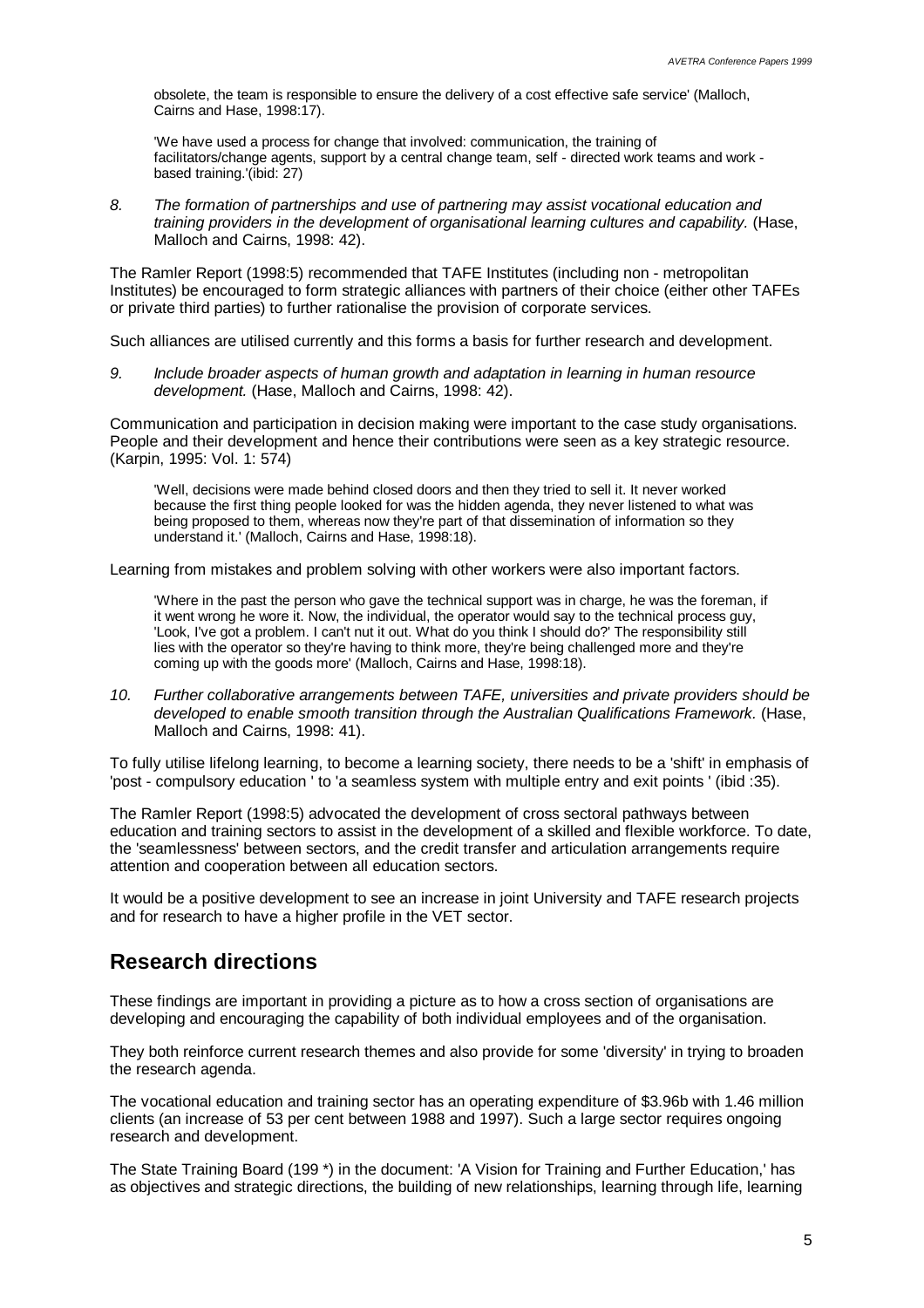through new technologies and flexible resourcing, goals which are congruent with the findings from the study.

The OTFE Research Strategy aims to raise the quality of VET research; to have high quality well targeted research essential to inform VET policy development and planning (1995:17).

To raise research quality, a series of action proposals are suggested which involve forums, research special interest groups, conferences, register of researchers with relevant skills, links with universities, working with national bodies to develop tendering and project management processes, informing local work with input from interstate and overseas, and increasing research impact and strengthening research infrastructure. The focus over last three years has been on moving from TAFE to VET, from supply to demand, from activity to outcome, from quantity to quality and from central control to devolved system. (ibid: 17)

The NCVER writes of research for the national strategy: 'Research involves investigations which contribute to knowledge, in this case our knowledge about vocational education and training. The national strategy will focus on research which is applied in nature, which looks beyond specific contexts to produce outcomes and which has applications to both policy and practice.' (NCVER, 1997:3)

The research priorities listed are:

- $\geq$  economic and social implications of vocational education and training
- $\triangleright$  employment and the workforce
- $\triangleright$  pathways from school to work
- $\triangleright$  outcomes of the vocational education and training sector
- $\geq$  the quality of provision of vocational education and training
- future issues affecting the VET sector (NCVER, 1997:5).

Themes present in recent vocational education and training research include: investigations into VET in schools, assessor training, quality assurance, flexible delivery of training, entry level training, learning in the workplace, VET in small business, evaluation of VET in Australia, public and private provision of training, and reform in the VET sector.

### **Recommendations from the study**

Directions for further research, reinforced by the study, include:

- $\geq$  development of multiskilling from competency based training
- $\geq$  self managed learning
- $\geq$  contributions to organisational capability made by team based structures enabling worker participation in decision making, access to information and responsibility for work
- $\geq$  the trainer as facilitator of workplace/work based training and learning becomes
- $\triangleright$  development of leadership skills in management
- $\geq$  development of seamless post compulsory education
- $\geq$  articulation/credit transfer between sectors (The AVCC/ANTA have recently initiated research into this area)
- $\geq$  documentation of partnership arrangements between learners, providers and workplaces

A key focus for research in vocational education and training is on a more holistic development of people for the modern workplace (including those already in the workplace, school leavers and the unemployed) (Malloch, Cairns and Hase, 1998: 21 -22) .

The case studies reinforced the usefulness of competency based training, but also pointed to further areas for development; that training employees is important.

The findings from the study also provide indications that capability in organisations could be researched further.

Dr. Gregor Ramsey, in an address at the National Vocational Education and Training Conference of 1995, with the theme Towards A Skilled Australia made the following comment:

'What I am more interested in is creating a learning society or a learning organisation for our TAFE systems where people are able to develop a learning relationship with their place of work, the education sector and the general community. It requires an integration of theory and practice,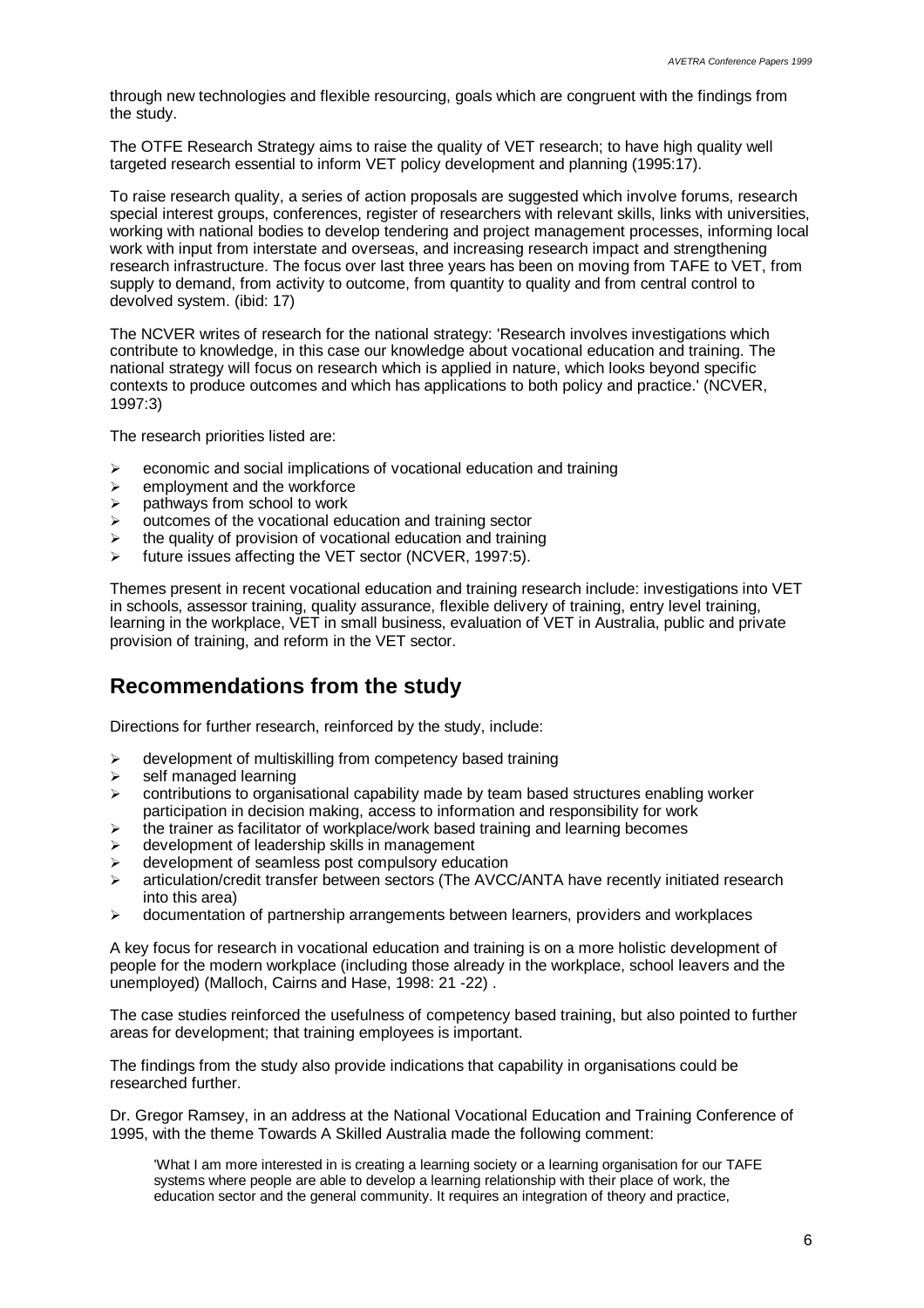formal and non approaches, and the use of technology that the concept of lifelong education demands. There are tremendous curriculum implications of such a direction, much more wide ranging than the simplistic competency based approaches which are driving us at the moment. As you can see, I think there is an exciting time ahead.' (ANTA, 1995:178)

In this comment are directions for research, development and practice. In the time elapsing from Ramsey's comment, further developments to competency based training have occurred, with the advent of National Training Packages, based on National Competency Standards, to be used to train across all industry sectors; management and workplace assessor competencies have been refined; lifelong learning is a goal of UNESCO and the OECD adopted increasingly internationally, and flexible delivery and workbased education are advocated for the delivery of training. Within this context, research into self directed learning and situated learning is important.

However, to have capable societies, and capable organisations, we need to continue to reflect, analyse and evaluate our work and developments and to be prepared to step beyond the bounds of convention, conformity and fashion.

There is a need for quality research into vocational education and training which will assist in creating more organisations and workplaces where recognition of complexity, visionary leadership, excellent management behaviour, the presence of a learning culture, the nature of the organisation, and appropriate reward systems operate as a daily occurrence.

#### **REFERENCES**

ANTA (1998) Australian Vocational Education and Training Statistics at a Glance. pamphlet. NCVER, SA. Brooks, L., and Daley, S., (1997) *Scenario Computer Programme*, R and D Integral Research, Woodburn, NSW. Burns, W., Williams, H., and Bennett, K., (ed) (1997) Flexible Delivery and Women in TAFE. Department for

- Employment, Education, Training and Youth Affairs. Adelaide.
- Cairns, L.G., (1997a) 'The Capability Learning Model' President's Address, Australian Capability Network 3rd Annual Conference, Sydney, October.
- Cairns, L.G., (1997b) Defining Capability for Education, Training and Industry. A Discussion Paper No. 1 Washington, USA.
- Curtain, R., (1996) Is Australia locked into a low skills/low quality cycle? Working Paper No. 10, Monash University - ACER, Centre for the Economics of Education and Training. Clayton.
- Deakin University (1994) A Collection of Readings Related to Competency Based Training. Faculty of Education, Deakin University, Geelong.
- Evans, K., (1996) *Competence Based Education and Training: The British Experience.* Issues Paper 3, OTFE Melbourne.
- Glaser , B. and Strauss, A., (1967) *The Discovery of Grounded Theory.* Chicago, Adline.
- Greer, T., (1996) Presentation at the Victorian Association of Directors of TAFE Institutes Annual Conference, Melbourne.
- Hase, S., Malloch, M. and Cairns, L., (1998) Documenting Capable Organisations and Workplaces with Implications for Vocational Education and Training. Report to ANTARAC/NCVER, Lismore, NSW.
- Industry Task Force on Leadership and Management Skills (1995) Enterprising Nation Research Report (Karpin Report) Volume One, Commonwealth of Australia, AGPS.
- Industry Task Force on Leadership and Management Skills (1995) Enterprising Nation Research Report (Karpin Report) Volume Two, Commonwealth of Australia, AGPS.
- Malloch, M., Cairns, L., and Hase, S., (April, 1998), 'Learning in the Workplace: Implications of the Capability Learning Model.' paper presented at the American Education Research Association Annual Meeting, San Diego.
- NCVER (1995). Policy Discussion Paper 1 The market for training. National Centre for Vocational Education Research Ltd. SA.
- NCVER. (July 1997) The National Research and Evaluation Strategy for Vocational Education and Training in Australia 1997 - 2000. National Centre for Vocational Education Research Ltd.
- OTFE, (May 1995). Vocational Education and Training Research Strategy 1995 1997. OTFE, Department of Education ,Victoria.
- OTFE (June, 1997) State Training System. Achieving Excellence. Planning. An Overview of the current planning frameworks and processes of the Office of Training and Further Education.
- OTFE (1998) Review of Melbourne TAFEs. Executive Summary. OTFE, Melbourne referred to as the Ramler Report.
- Ramsey, G., (1995) *'The Importance of TAFE'* paper in The National Vocational Education and Training Conference Proceedings 'Towards A Skilled Australia' Commonwealth of Australia. Canberra. pp. 165 - 178
- Strauss, A. and Corbin, J., (1990) *Basics of Qualitative Research: Grounded Theory Procedures and Techniques.* SAGE Publications, Newbury Park, California.